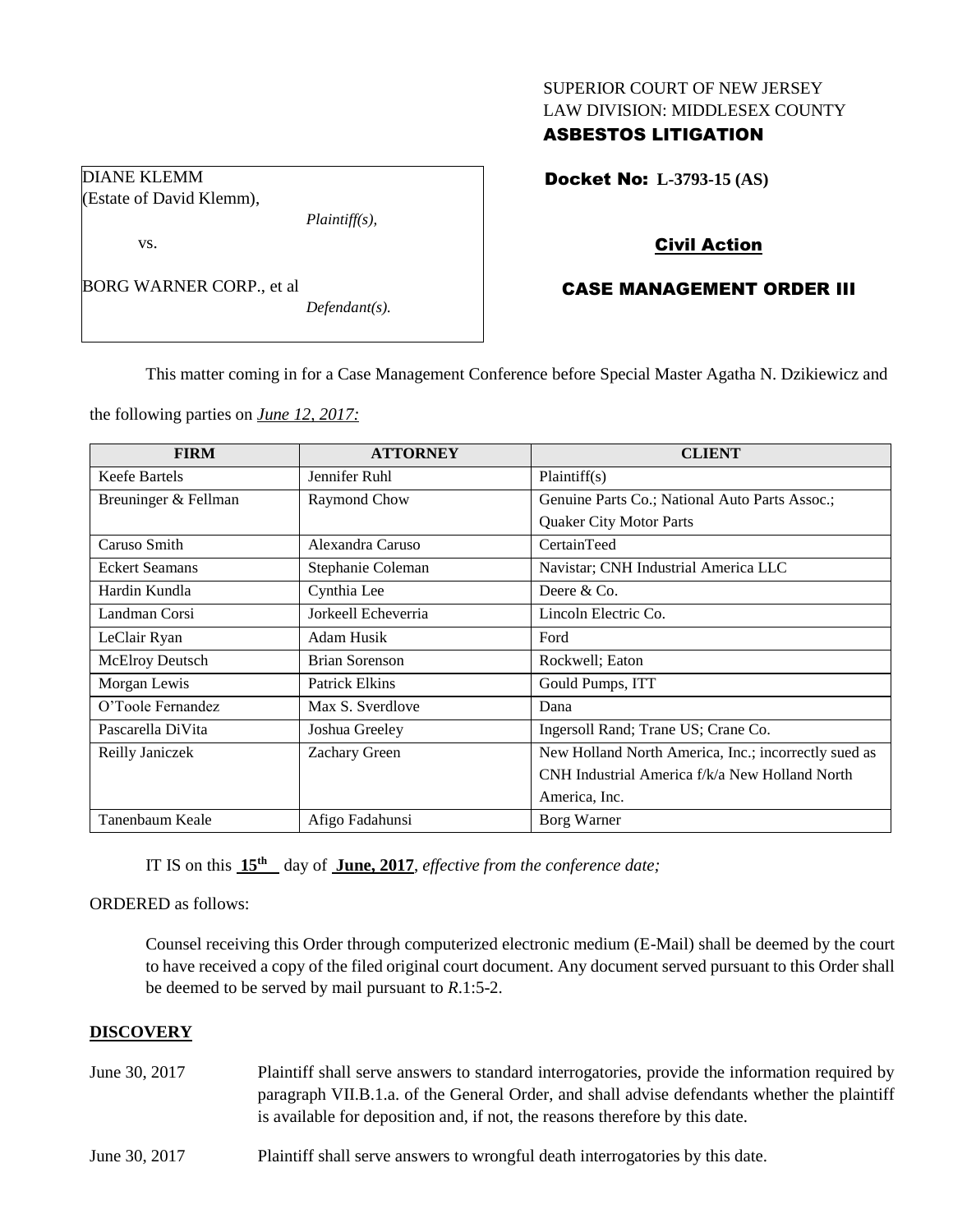| July 14, 2017    | Defendants shall serve answers to standard interrogatories by this date.                                                                                                                                    |
|------------------|-------------------------------------------------------------------------------------------------------------------------------------------------------------------------------------------------------------|
| July 28, 2017    | Plaintiff shall propound supplemental interrogatories and document requests by this date.                                                                                                                   |
| August 31, 2017  | Defendants shall serve answers to supplemental interrogatories and document requests by this<br>date.                                                                                                       |
| July 28, 2017    | Defendants shall propound supplemental interrogatories and document requests by this date.                                                                                                                  |
| August 31, 2017  | Plaintiff shall serve answers to supplemental interrogatories and document requests by this<br>date.                                                                                                        |
| October 6, 2017  | Fact discovery, including depositions, shall be completed by this date. Plaintiff's counsel shall<br>contact the Special Master within one week of this deadline if all fact discovery is not<br>completed. |
| November 3, 2017 | Depositions of corporate representatives shall be completed by this date.                                                                                                                                   |

### **EARLY SETTLEMENT**

October 13, 2017 Settlement demands shall be served on all counsel and the Special Master by this date.

## **SUMMARY JUDGMENT MOTION PRACTICE**

| December 8, 2017 | Plaintiff's counsel shall advise, in writing, of intent not to oppose motions by this date. |  |  |  |  |
|------------------|---------------------------------------------------------------------------------------------|--|--|--|--|
|------------------|---------------------------------------------------------------------------------------------|--|--|--|--|

- January 5, 2018 Summary judgment motions shall be filed no later than this date.
- February 2, 2018 Last return date for summary judgment motions.

### **MEDICAL DEFENSE**

- September 29, 2017 Plaintiff shall serve medical expert reports by this date.
- September 29, 2017 Plaintiff is to arrange for the transfer of pathology specimens and x-rays, if any, by this date.
- April 30, 2018 Defendants shall identify its medical experts and serve medical reports, if any, by this date. **In addition, defendants shall notify plaintiff's counsel (as well as all counsel of record) of a joinder in an expert medical defense by this date.**

### **LIABILITY EXPERT REPORTS**

- March 2, 2018 Plaintiff shall identify its liability experts and serve liability expert reports or a certified expert statement by this date or waive any opportunity to rely on liability expert testimony.
- April 30, 2018 Defendants shall identify its liability experts and serve liability expert reports, if any, by this date or waive any opportunity to rely on liability expert testimony.

### **ECONOMIST EXPERT REPORTS**

September 29, 2017 Plaintiff shall identify its expert economists and serve expert economist report(s), if any, by this date or waive any opportunity to rely on economic expert testimony.

 $\_$  ,  $\_$  ,  $\_$  ,  $\_$  ,  $\_$  ,  $\_$  ,  $\_$  ,  $\_$  ,  $\_$  ,  $\_$  ,  $\_$  ,  $\_$  ,  $\_$  ,  $\_$  ,  $\_$  ,  $\_$  ,  $\_$  ,  $\_$  ,  $\_$  ,  $\_$  ,  $\_$  ,  $\_$  ,  $\_$  ,  $\_$  ,  $\_$  ,  $\_$  ,  $\_$  ,  $\_$  ,  $\_$  ,  $\_$  ,  $\_$  ,  $\_$  ,  $\_$  ,  $\_$  ,  $\_$  ,  $\_$  ,  $\_$  ,